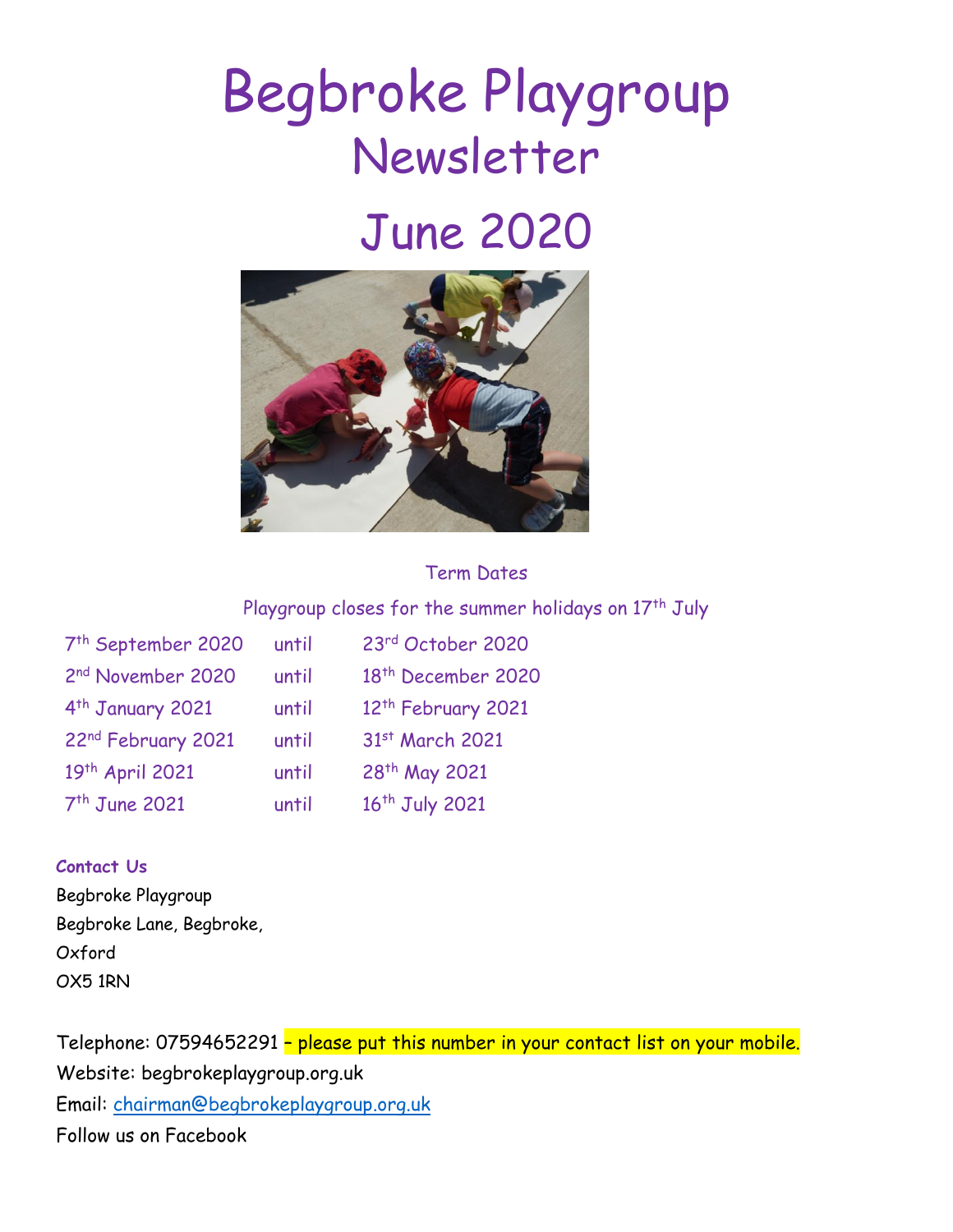#### **Welcome**

Welcome back to all the children who have currently returned to playgroup. They have settled back into playgroup life beautifully and have adapted to all the changes. We are pleased to see you back and miss the children yet to return. As you will know we have made a number of changes to the set up and running of playgroup in-line with Covid 19 government guidelines on the re-opening of early years settings. We have completed detailed risk assessments on the setting and are confident that we are operating within government guidelines.

Our focus over the next week in terms of learning much of what we provide for the children coming into playgroup will initially be based around Personal, Social and Emotional needs in the different environment, with different expectations. We are hopeful we can still enable children to have fun and enjoy seeing other people, whilst keeping as safe as possible. We are taking the lead from the children and following their interests in terms of planning and activities. Much of our learning will be outdoors where possible. Over the first week there has been lots of interest in bugs/insects of all sorts plus an interest in shape and numbers. We will focus on mini beasts and incorporate shape and number into this. We will also continue to work on our early reading skills and phonics. We will look at changes of season and weather as we hopefully continue to enjoy nice weather and welcome the official start of summer. We will also look at growth and change for people as we start to think about the transition many of the children will make moving on to School.

#### **Key person and Buddies**

We have had a temporary change in our keyworker system. Zu and Caroline have our existing key children. We have shared Karen's key children who have returned between us

#### Policies

The Playgroup policies are updated at least annually and reflect our practice. These policies are available to view on our website [http://www.begbrokeplaygroup.org.uk](http://www.begbrokeplaygroup.org.uk/) or ask a member of staff for a hard copy. We keep up with current legal requirements.